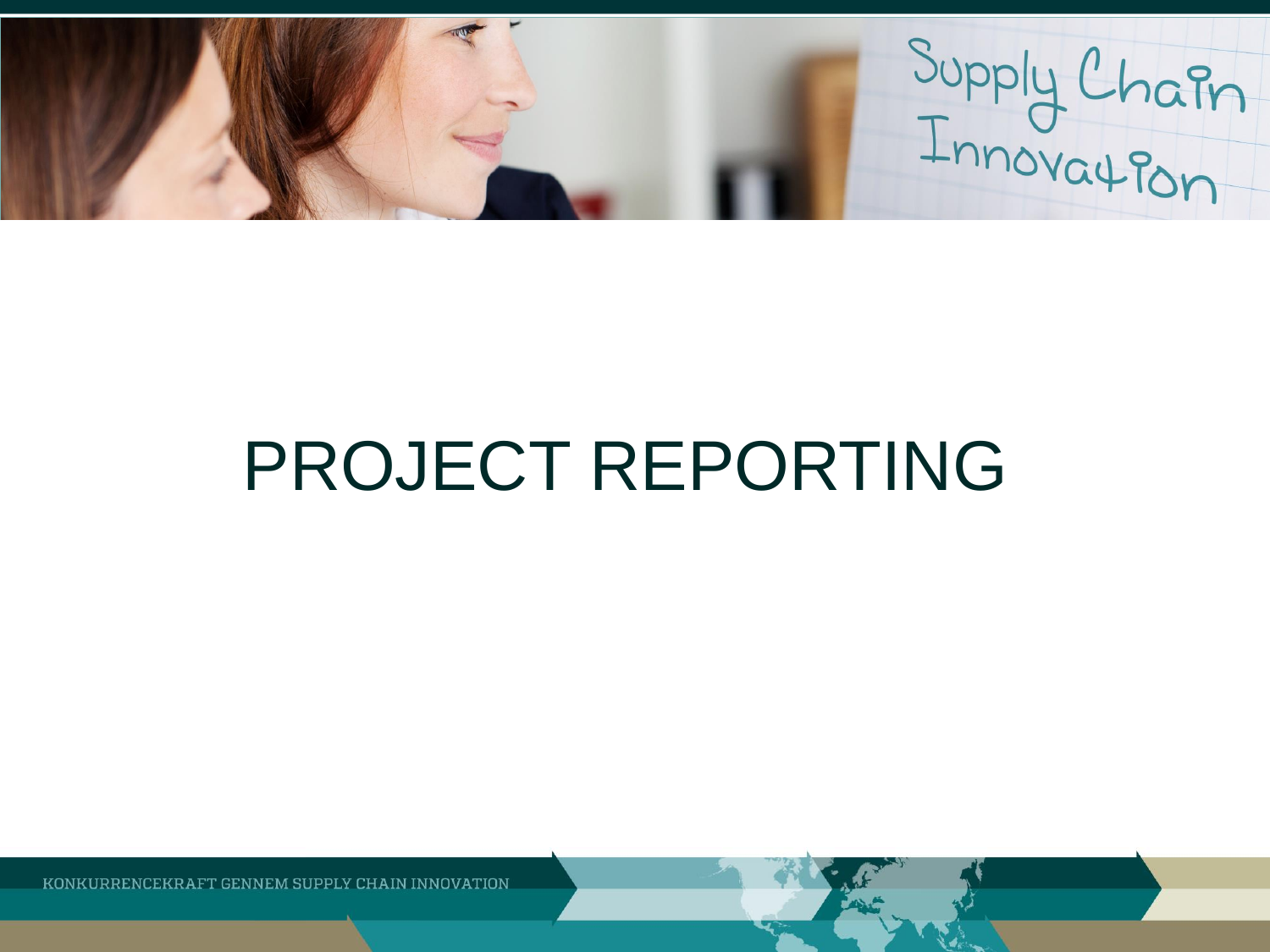

#### **Purpose**

The purpose of this tool is to ensure that the company's projects are uniformly reported. The tool provides management with an overview of relevant focus areas and ensures progress in the company's supply chain innovation projects.

# **Participant(s)**

Project managers, supply chain management and top management.

# **Application**

This tool should be used continuously and at regular intervals of for example 7 or 14 days; in any case, no more than one month should pass between reports.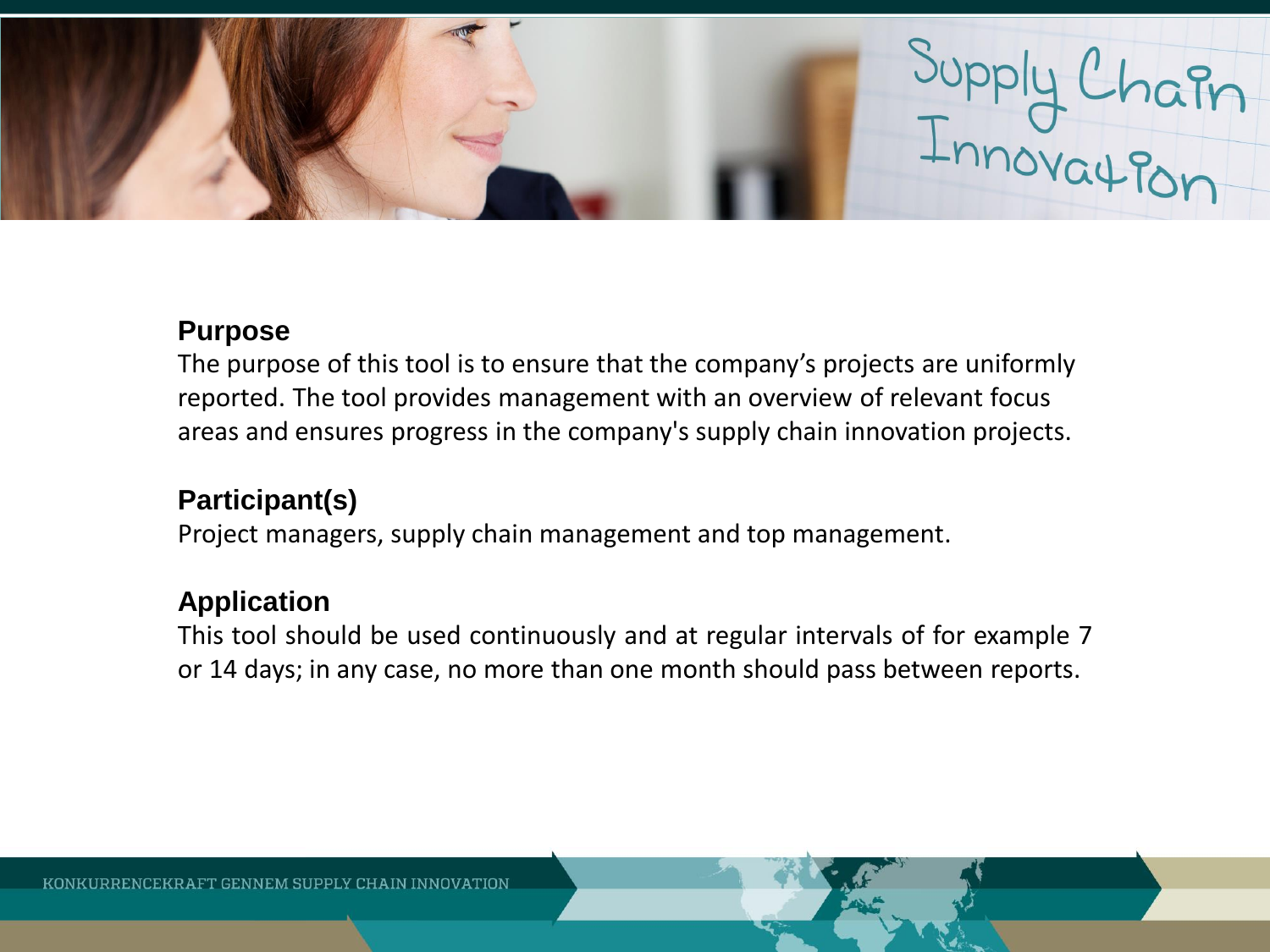

#### **Method**

This is a reporting tool for the project's steering committee, project team and stakeholders. Such a report is also called progress report, and the status can, for example, be presented by smileys or colors.

*Example of illustration of project status* 

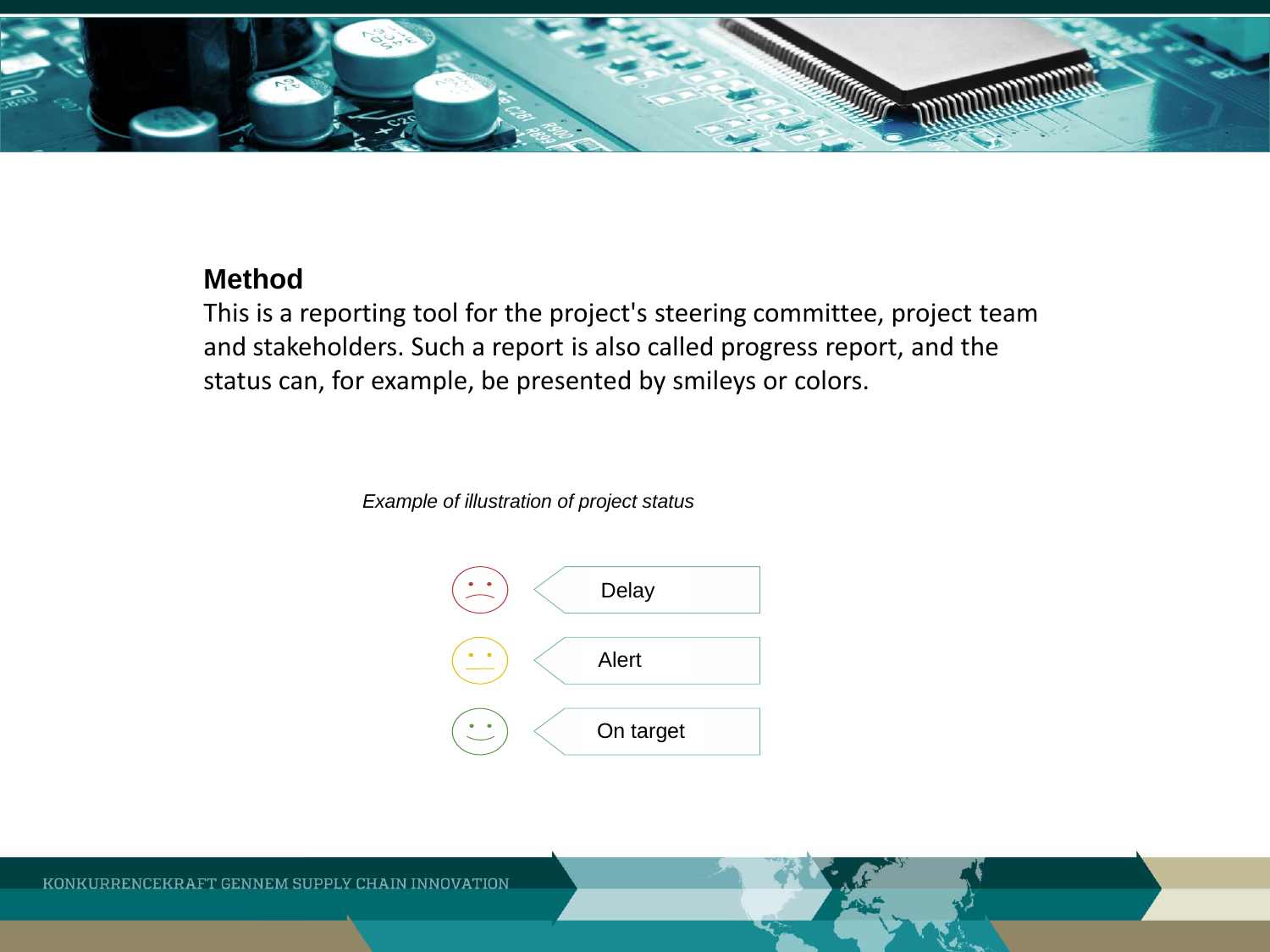In the following, examples of elements in a project report are listed. The list should not be seen as exhaustive, but should be read as an inspiration.

## **1. Progress on the project parameters**

- Project in relation to the plan (delivery compliance)
- Resource allocation
- Quality of deliveries
- Risks
- **Economy**

# **2. General description of the project status**

- What has happened since the previous report
- Things that require special attention / management focus

## **3. Milestones**

- Which milestones have been achieved?
- Which milestones have not been reached, and what is being done?
- **4. Economy** 
	- Budget?
	- If the budget has been exceeded, which measures will be taken?

It is essential that deviations, for example in relation to budget and milestones, are explained and justified to enable the steering committee and management to use the information in the decision making.